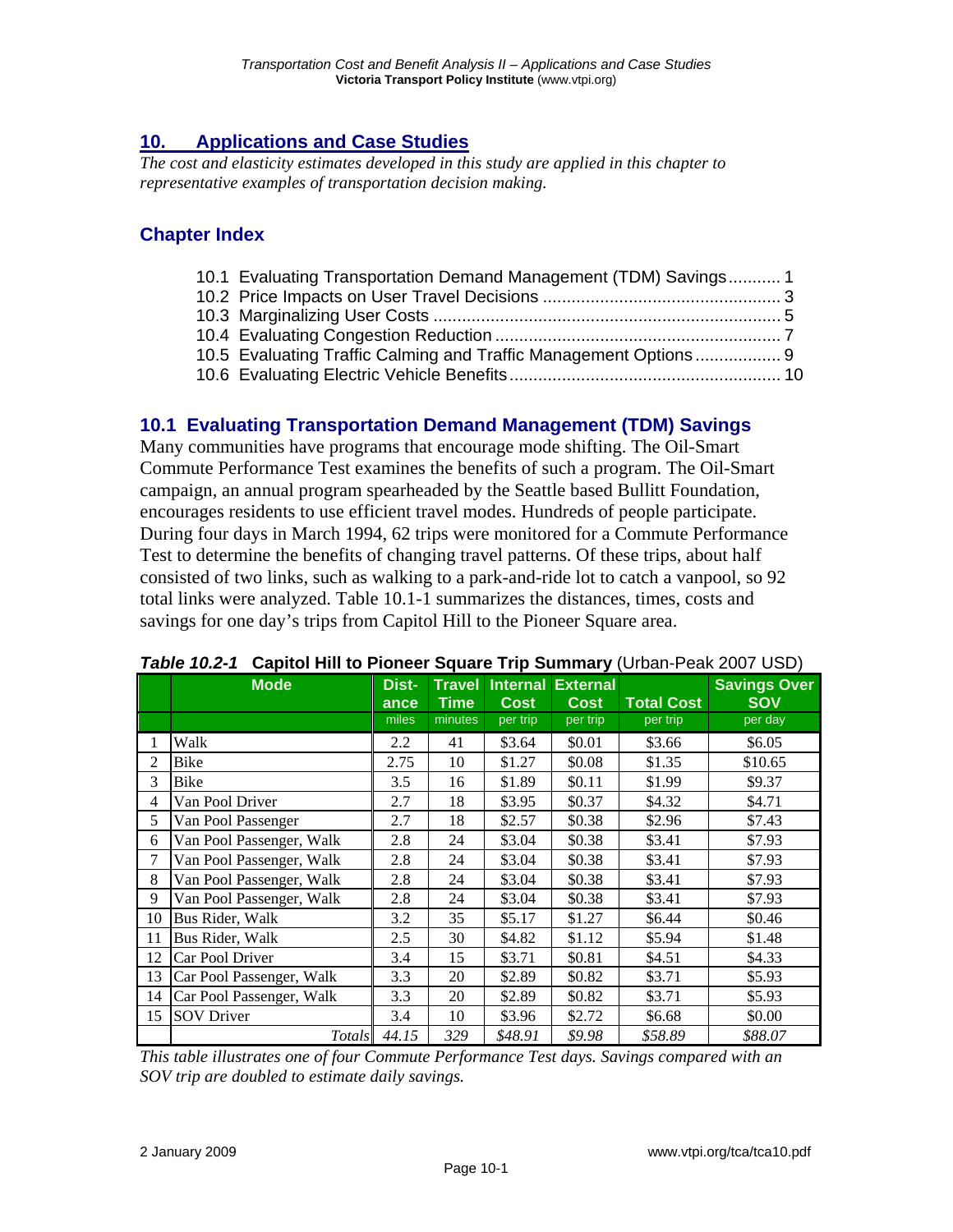Shifts to alternative modes provide especially significant reductions in *external* costs. For example, the calculated external cost of a trip from Capitol Hill to Pioneer Square is about \$2.60 for an SOV driver, but averages only \$0.50 for other modes. If all 15 round trips that day were made by SOV, the total external cost would have increased from about \$20 to \$80. Figure 10.1-1 shows these by major cost categories.



*Figure 10.1-1* **Major Cost Categories per Mile by Mode** 

*This graph compares average travel costs per passenger mile for six modes used in the 1994 Oil Smart Commute Performance Test.* 

### **Significant Findings:**

- Total savings were \$616 compared with the same trips made entirely by SOV. This averages about \$11 daily savings per capita.
- External costs of SOV travel average about 5 times greater per trip than other modes.
- The greatest savings *per trip* resulted from vanpool riders who did not drive to their vanpool stop. Total costs of van pool, car pool, and transit trips were sensitive to how the traveler got to their transit stop or rideshare meeting place.
- The greatest savings *per mile* resulted from bicyclists, since they had low operating and external costs but travel faster than pedestrians. The costs of bicycle and pedestrian trips are sensitive to the time value assigned to travel.

These findings indicate that significant investments in Transportation Demand Management programs are justified for programs that encourage use of alternative modes and reduce automobile use. They also indicate which modes and trip combinations offer the greatest total savings and the greatest potential for reducing external costs. Note that this does not account for the economies of scale that could be obtained by substantial mode shifts to transit.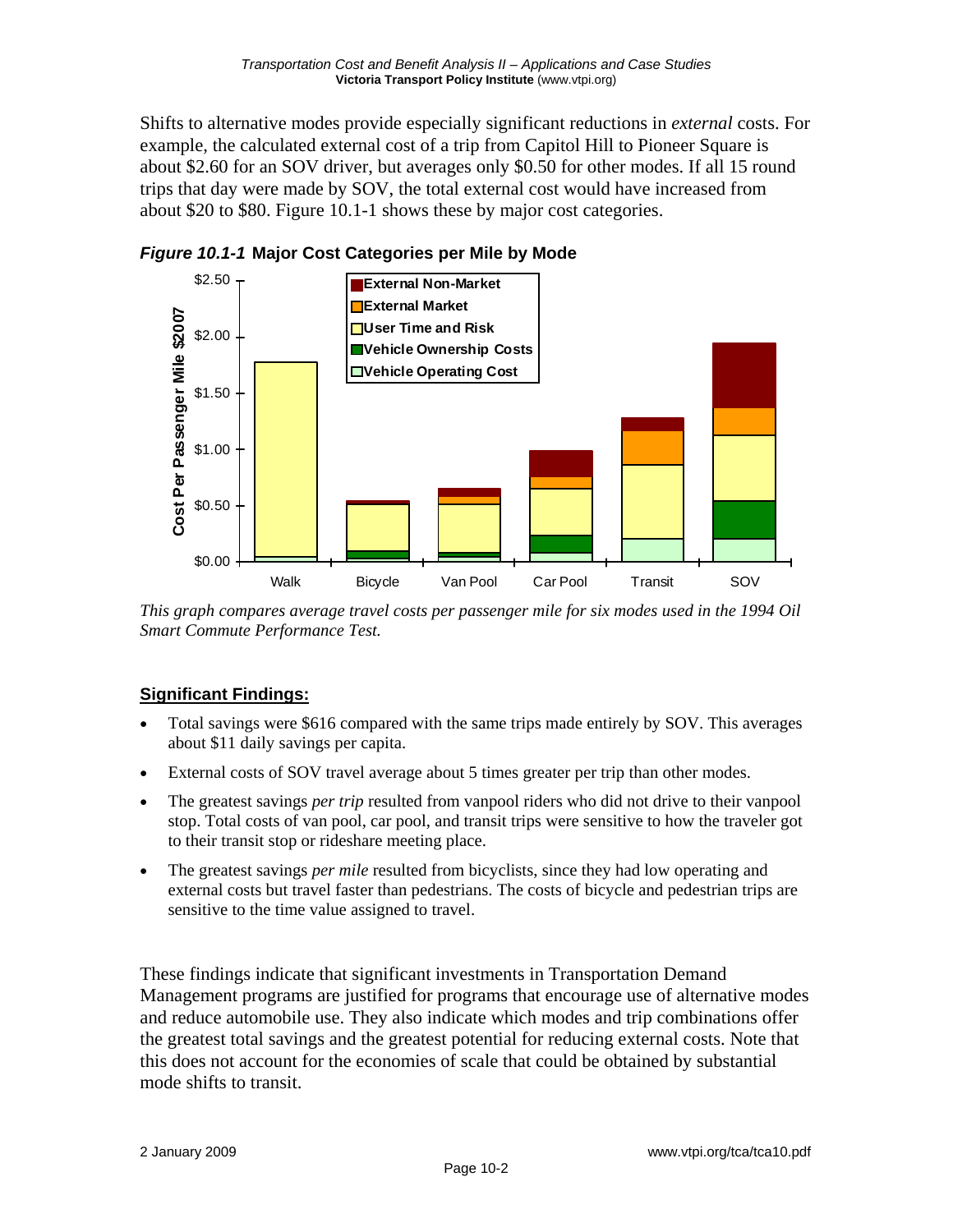# **10.2 Price Impacts on User Travel Decisions**

Motor vehicle travel has increased both absolutely and per capita. This growth is sometimes cited as evidence of "America's love affair with the automobile," but an alternative explanation is that low prices simply make driving too attractive for other modes to compete. As indicated in Chapter 4, the immediate out of pocket cost of driving is typically lower per mile than bus fares. Studies described in Section 5.2 show that transport prices significantly affect travel patterns. *Low priced driving supports a cycle of increased automobile use, automobile ownership and automobile dependency.*

Consider the impacts of different transport prices (defined as the *perceived variable internal cost,* which includes user non-market costs such as travel time and risk) on typical shopping trips.1 Assume a resident has three shopping options: a local store accessible by a 1/2-mile walk, a small supermarket 2 miles away where prices average 15% lower than the local store, and a megastore 7.5 miles away where prices average 30% lower than the local store.

The current variable price of Urban Off-Peak driving is \$0.41 per vehicle mile, which includes vehicle operating costs, travel time, and internal risk. The *total* cost of driving, including fixed and external costs, averages \$1.20 per mile. Since walking has minimal external costs, both price and total cost are \$1.39 per mile. Including health benefits brings the cost down to \$0.91. Table 10.2-1 compares the shopping expenditure that would justify traveling to a more distant store, based on current and full-cost pricing.

|                                                  | <b>Local Store</b>       | Local                      | <b>Megastore</b>          |
|--------------------------------------------------|--------------------------|----------------------------|---------------------------|
|                                                  |                          | <b>Supermarket</b>         |                           |
| <b>Round Trip</b>                                | 1 mile walk              | 4 mile drive               | 15 mile drive             |
| Savings over Local Store.                        | \$0                      | 15%                        | 30%                       |
| Current trip price.                              | $1 \times 1.15 = $1.15$  | $4 \times 0.41 = $1.64$    | $15 \times 0.41 = $6.15$  |
| Current travel price premium over Local Store.   | \$0                      | $1.64 - 1.15 = 0.49$       | $6.15 - 1.15 = $5.00$     |
| Current shopping total to justify longer trip.   | \$0                      | $0.49/15\% = $3.27$        | $5.00/30\% = $16.67$      |
| Full trip cost.                                  | $1 \times $0.91 = $0.91$ | $4 \times \$1.20 = \$4.80$ | $15 \times 1.20 = $18.00$ |
| Full-cost travel price premium over Local Store  | \$0                      | $$4.80-0.91= $3.89$        | $$18.00 - 0.91 = $17.09$  |
| Full-cost shopping total to justify longer trip. | \$0                      | $$4.80/15\% = $32.00$      | $$17.09/30\% = $56.97$    |

*Table 10.2-1* **Current Variable and Total-Cost Travel Price Impact on Store Selection** 

*This table shows how underpricing discourages use of local services.* 

Because driving is underpriced, users have little financial incentive to walk 1/2 mile to a local store, or shop at a local supermarket. At \$0.41 per mile, the price of driving to a store 2 miles away appears almost the same as the price of walking to a store 1/2 mile away, and even a purchase under \$20 justifies the 15 mile Megastore trip. But when *all* costs are considered the shorter trips become more attractive, and the Megastore is only justified for purchases over \$57. This illustrates how prices that are below total costs skew user decisions to make longer and more frequent automobile trips.

<sup>1</sup> Jean-Marie Beauvais (2008), *Setting Up Superstores and Climate Change*, Beauvais Consulting; at www.vtpi.org/superstores.pdf.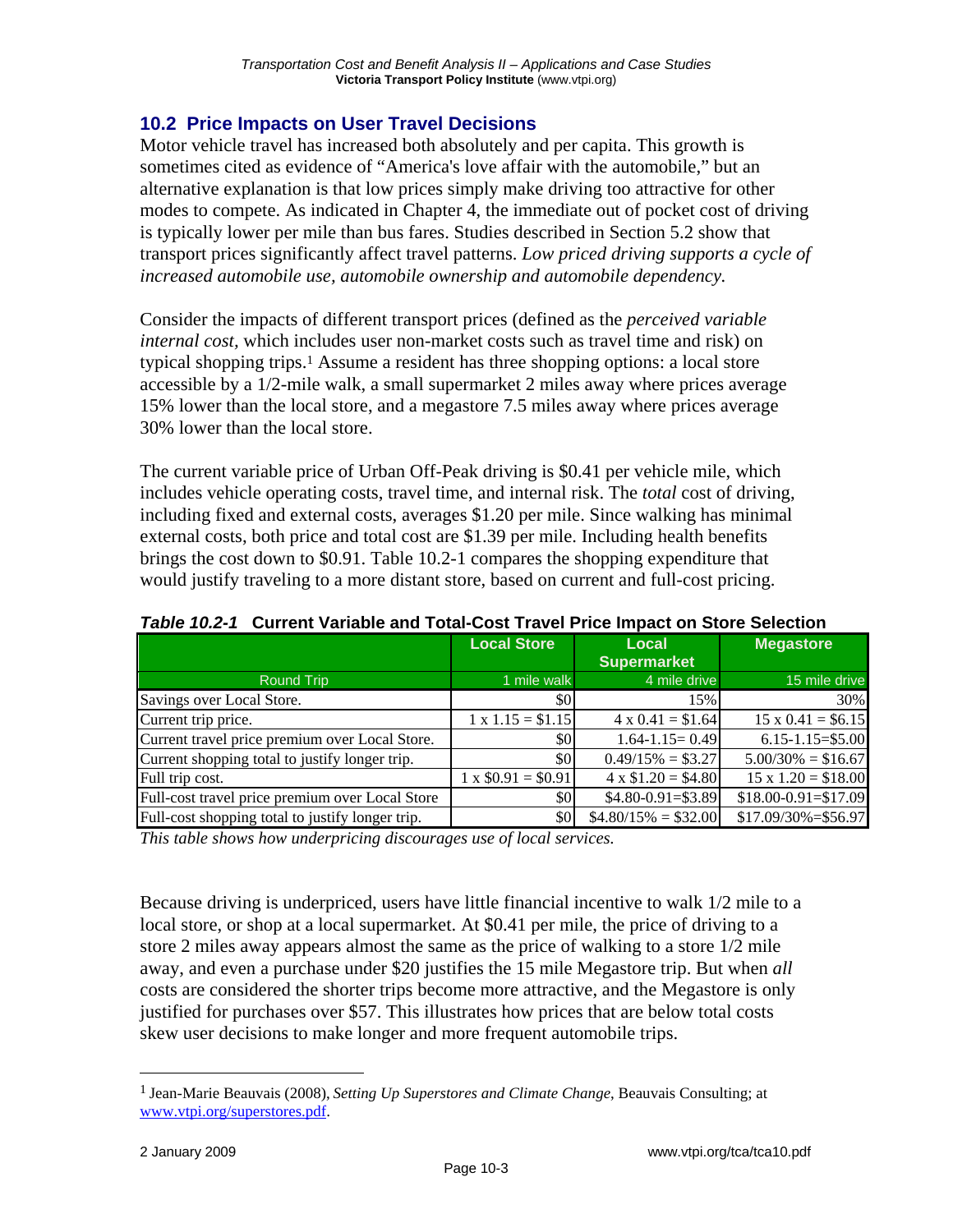Of course, other factors affect shopping habits. It can be difficult to carry big shopping loads without a car (although easier with a wagon or bicycle trailer), and large stores have a wider selection of goods. On the other hand, walking and shopping at local stores offers health, enjoyment and community contact benefits. Shopping is often part of linked trips, which reduces per trip costs, but linked trips tend to occur during peak periods when congestion and travel time values are high. This analysis indicates that a portion of the savings that individuals enjoy by shopping at a large, central store are offset by incremental external transport costs, and the discrepancy between user price and total costs affects many travel decisions.

Some economists argue that transport costs should be considered when calculating maximum mortgage payments.<sup>2</sup> Currently, the increased travel expenses associated with an automobile dependent home are not considered a cost by most lending agencies. As a result of underpriced driving and the omission of transportation expenses in mortgage budget analysis, home selection decisions are skewed toward automobile dependent, high travel cost houses, resulting in greater internal and external costs.

Table 10.2-2 evaluates transportation cost impacts on home location decisions. The Central Home reduces *external* costs by about \$4,900 annually compared with the Exurban Home, with a capitalized value of approximately \$50,000 (the additional housing value that could be purchased if savings were invested in the mortgage). This implies that underpriced driving underprices exurban housing by this amount. The Central Home saves \$10,852 annually in *total* driving costs over an Exurban Home, worth over \$100,000 in capital value if used for mortgage payments.

|                                     | <b>Exurban Home</b> | <b>Central Home</b> | <b>Savings</b> |
|-------------------------------------|---------------------|---------------------|----------------|
| Cars owned.                         |                     |                     |                |
| Annual Household VMT.               | 25,000              | 12,500              | 12,500         |
| Annual user costs.                  | \$11,880            | \$5,940             | \$5,940        |
| Annual external costs. <sup>4</sup> | \$11,237            | \$6,325             | \$4.912        |
| Total costs.                        | \$23.117            | \$12,265            | \$10,852       |

*Table 10.2-2* **Current and Total-Cost Travel Price Impact on Home Selection**<sup>3</sup>

*Many decisions, including where to live, involve a tradeoff between travel costs and potential benefits. The more travel is underpriced the more automobile dependant land use, and resulting automobile travel, can be expected.* 

<sup>2</sup> Institute for Location Efficiency (www.locationefficiency.com); VTPI (2008), "Location Efficient Development," *Online TDM Encyclopedia*, VTPI (www.vtpi.org/tdm/tdm22.htm).

<sup>3</sup> John Holtzclaw (1990), "Explaining Urban Density and Transit Impacts on Auto Use," NRDC (www.nrdc.org).

<sup>4</sup> This assumes that Central vehicles are driven 33% Urban Peak, 33% Urban Off-Peak, and 33% Rural, Exurban vehicles are driven 23% Urban Peak, 33% Urban Off-Peak and 44% rural, and this driving incurs external costs of \$0.61, \$0.34 and \$0.20 per mile respectively, as calculated in the previous version of this report and updated to 2007 dollars by CPI.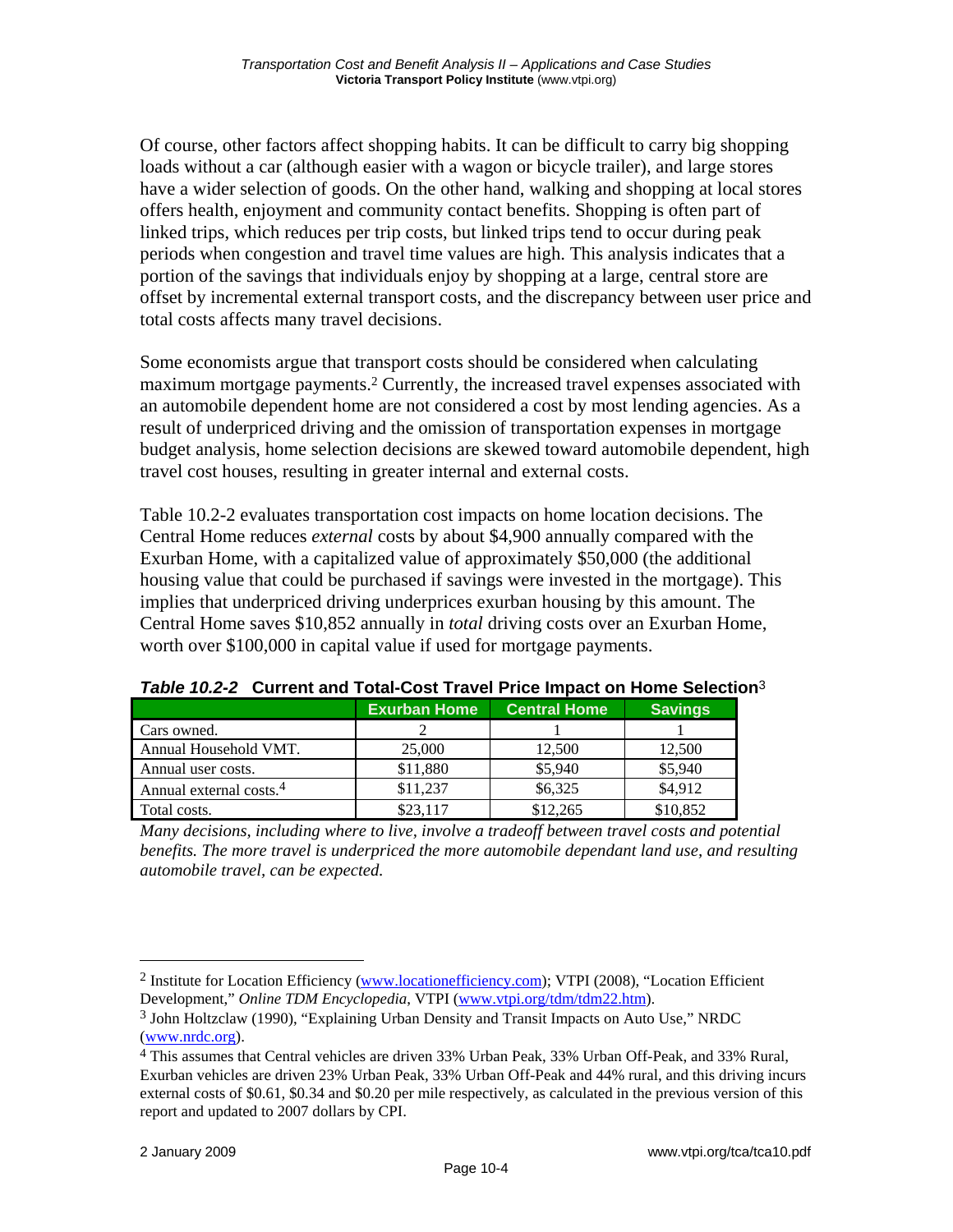## **10.3 Marginalizing User Costs**

Marginalizing costs could allow automobile owners who reduce their driving to enjoy savings currently unavailable.<sup>5</sup> Various versions of this concept have been advocated by environmental and consumer organizations.6 The following example based on the previous version of this study is expressed in 1996 dollars and is based on lower than current total mileage; present savings would be considerably greater.

Automobile owners typically pay approximately  $21¢$  per mile in fixed costs and  $13¢$  per mile in variable costs to drive. Fixed costs include about 8¢ per mile in vehicle insurance, licenses, registration, and vehicle ownership taxes, totaling about \$1,000 per year.7 Table 10.3-1 shows the effect of an 8¢ per mile increase in vehicle operating costs.

| Table 10.3-1 Estimated Annual VMT Impact of Marginalizing User Costs (1996 USD) <sup>8</sup> |  |  |  |  |  |  |
|----------------------------------------------------------------------------------------------|--|--|--|--|--|--|
|----------------------------------------------------------------------------------------------|--|--|--|--|--|--|

|                                       | <b>Units</b> |        | Urban Peak   Urban Off-Peak | <b>Rural</b> | Totals |
|---------------------------------------|--------------|--------|-----------------------------|--------------|--------|
| <b>Current Vehicle Operating Cost</b> | \$ per mile  | 0.15   | 0.13                        | 0.11         |        |
| <b>Current VMT</b>                    | billions     | 460    | 920                         | 920          | 2,300  |
| Revised Price (+\$0.08/mile)          | per mile     | 0.23   | 0.21                        | 0.19         |        |
| 1-10 Year Elasticity                  |              | $-0.2$ | $-0.2$                      | $-0.2$       |        |
| 1-10 Year Revised VMT                 | billions     | 400    | 806                         | 813          | 2,019  |

*Changing insurance, registration, licensing, and taxes into variable costs would reduce overall driving at no extra cost to users, increasing overall transportation efficiency.* 

The estimated 281 billion miles per year foregone represents low value driving that users would forgo rather than pay an extra  $8¢$  per mile. Marginalizing these costs provides benefits to users (who enjoy savings not currently available) and society from reduced external costs. Table 10.3-2 shows the potential savings from this price change.

|                               | <b>Units</b>              |      | Urban Peak   Urban Off-Peak | <b>Rural</b> | <b>Totals</b> |
|-------------------------------|---------------------------|------|-----------------------------|--------------|---------------|
| <b>Travel Reduction</b>       | billion VMT               | 60   | 114                         | 1071         | 281           |
| <b>Internal Saving</b>        | $\mathcal{S}/\text{mile}$ | 0.71 | 0.71                        | 0.64         |               |
| <b>Total Internal Saving</b>  | <b>Sbillions</b>          | \$43 | \$81                        | \$69         | \$193         |
| <b>External Savings</b>       | $\mathcal{S}/\text{mile}$ | 0.61 | 0.34                        | 0.20         |               |
| <b>Total External Savings</b> | <b>Sbillions</b>          | \$37 | \$39                        | \$21         | \$97          |
| <b>Total Savings</b>          | <i><b>Sbillions</b></i>   | \$80 | \$120                       | \$90         | \$290         |

| Table 10.3-2 Savings of Reduced Driving from Marginalizing User Costs (1996 USD) <sup>9</sup> |  |  |  |  |  |  |
|-----------------------------------------------------------------------------------------------|--|--|--|--|--|--|
|                                                                                               |  |  |  |  |  |  |

*Marginalizing costs that are currently fixed could save over \$290 billion annually.* 

<sup>5</sup> Vehicle owners who currently reduce their driving by 100 miles only save about \$13.00. By marginalizing these costs the same 100 mile reduction in driving would save \$21.00.

<sup>6</sup> VTPI (2008), "Pay As You Drive Vehicle Insurance," *Online TDM Encyclopedia*, Victoria Transport Policy Institute (www.vtpi.org); at www.vtpi.org/tdm/tdm79.htm

<sup>7</sup> Jack Faucett Associates (1992), *Costs of Owning and Operating Automobiles, Vans and Light Trucks*, FHWA (www.fhwa.dot.gov).

<sup>8</sup> VTPI (2008) "Transportation Elasticities," *Online TDM Encyclopedia*, Victoria Transport Policy Institute (www.vtpi.org); at www.vtpi.org/tdm/tdm11.htm

<sup>&</sup>lt;sup>9</sup> Assumes user savings proportional to reduced driving.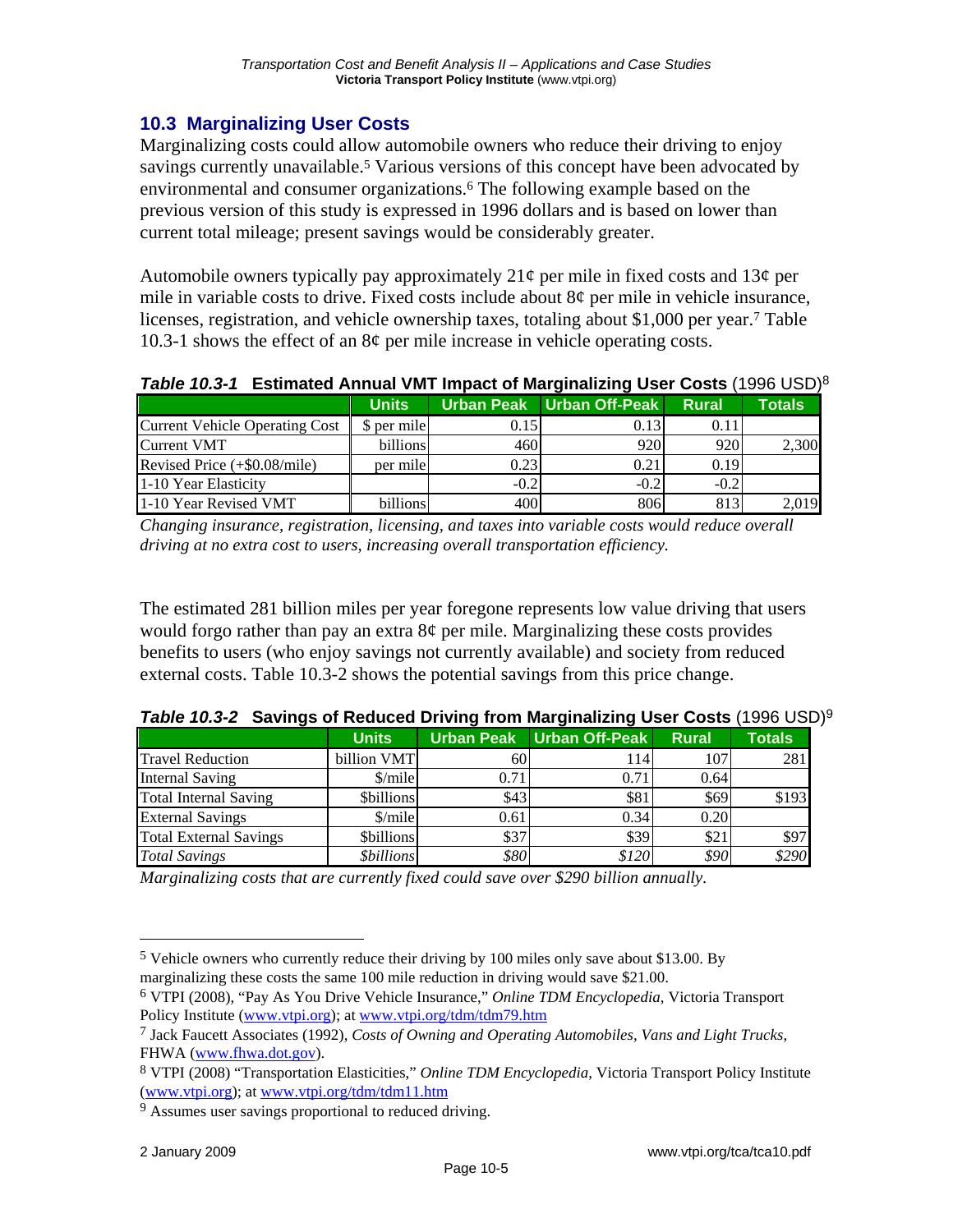Table 10.3-2 analysis oversimplifies actual travel cost savings. In practice, some reduced automobile costs would be offset by increases in other types of travel. Table 10.3-3 recalculates the savings assuming that VMT reductions result 1/3 from reduced trips, 1/3 from reduced trip length, and 1/3 from mode shifts that are distributed equally among van pools, car pools, bus, bicycling, walking, and telecommuting. This more accurate analysis shows lower savings than in Table 10.4-2, but still worth over \$200 billion annually.

| $1000$ and $1000$ and $1000$ complete the complete state $1000$ complete $1000$ complete $1000$ complete $1000$ | <b>Units</b>             | <b>Urban Peak</b> | <b>Urban Off-Peak</b> | <b>Rural</b> | <b>Totals</b> |
|-----------------------------------------------------------------------------------------------------------------|--------------------------|-------------------|-----------------------|--------------|---------------|
| <b>Eliminated Trips</b>                                                                                         | billion VMT              | 20                | 38                    | 36           | 192           |
| <b>Internal Savings</b>                                                                                         | \$/mile                  | \$0.71            | \$0.71                | \$0.64       |               |
| <b>Total Internal Savings</b>                                                                                   | <b>Sbillions</b>         | \$14              | \$27                  | \$23         | \$64          |
| <b>External Savings</b>                                                                                         | \$/mile                  | \$0.61            | \$0.34                | \$0.20       |               |
| <b>Total External Savings</b>                                                                                   | <b>Sbillions</b>         | \$12              | \$13                  | \$7          | \$31          |
| <b>Total Savings</b>                                                                                            | <i><b>\$billions</b></i> | \$26              | \$40                  | \$30         | \$96          |
| Shortened Trips <sup>10</sup>                                                                                   | billion VMT              | 20                | 38                    | 36           | 94            |
| <b>Internal Savings</b>                                                                                         | \$/mile                  | \$0.47            | \$0.47                | \$0.41       |               |
| <b>Total Internal Savings</b>                                                                                   | <b>Sbillions</b>         | \$9               | \$18                  | \$15         | \$42          |
| <b>External Savings</b>                                                                                         | \$/mile                  | \$0.49            | \$0.30                | \$0.18       |               |
| <b>Total External Savings</b>                                                                                   | <b>Sbillions</b>         | \$10              | \$11                  | \$6          | \$27          |
| <b>Total Savings</b>                                                                                            | <i><b>\$billions</b></i> | \$21              | \$31                  | \$22         | \$74          |
| <b>Shift to each of Six Modes</b>                                                                               | billion VMT              | 3                 | 6                     | 6            |               |
| Internal & External Savings <sup>11</sup>                                                                       | \$/mile                  | Varies            | Varies                | Varies       |               |
| <b>Total Internal Savings</b>                                                                                   | <b>Sbillions</b>         | \$5               | \$11                  | \$8          | \$24          |
| <b>Total External Savings</b>                                                                                   | <b>Sbillions</b>         | \$10              | \$8                   | \$1          | \$19          |
| <b>Total Savings</b>                                                                                            | <i><b>\$billions</b></i> | \$15              | \$19                  | \$9          | \$43          |
| <b>Total VMT Reduction</b>                                                                                      | billions                 | 60                | 114                   | 107          | 281           |
| <b>Total Internal Saving</b>                                                                                    | <b>\$billions</b>        | \$28              | \$56                  | \$46         | \$130         |
| <b>Total External Savings</b>                                                                                   | <b>Sbillions</b>         | \$32              | \$32                  | \$14         | \$78          |
| <b>Total Savings</b>                                                                                            | <i><b>\$billions</b></i> | \$60              | \$88                  | \$60         | \$208         |

*This analysis, more accurate than Table 10.4-2, shows annual savings over \$200 billion.* 

Another way to marginalize user costs is to "Cash Out" free parking.12 This offers employees who currently receive parking subsidies the option of receiving cash instead. This benefits employers by reducing parking costs and gives a financial bonus to emplolyees who use alternative modes. The combination of marginalizing automobile insurance and registration, and Cashing Out employee parking could reduce current driving about 15%, providing many billions of dollars in savings to users and society. The foregone trips represent low value travel that automobile users are willing to eliminate given greater choice.

<sup>10</sup> Internal savings include user variable costs. External savings are all external costs except parking. <sup>11</sup> Calculated in a separate spreadsheet.

<sup>12</sup> VTPI (2008), "Commuter Financial Incentives," *Online TDM Encyclopedia*, (www.vtpi.org/tdm/tdm9.htm)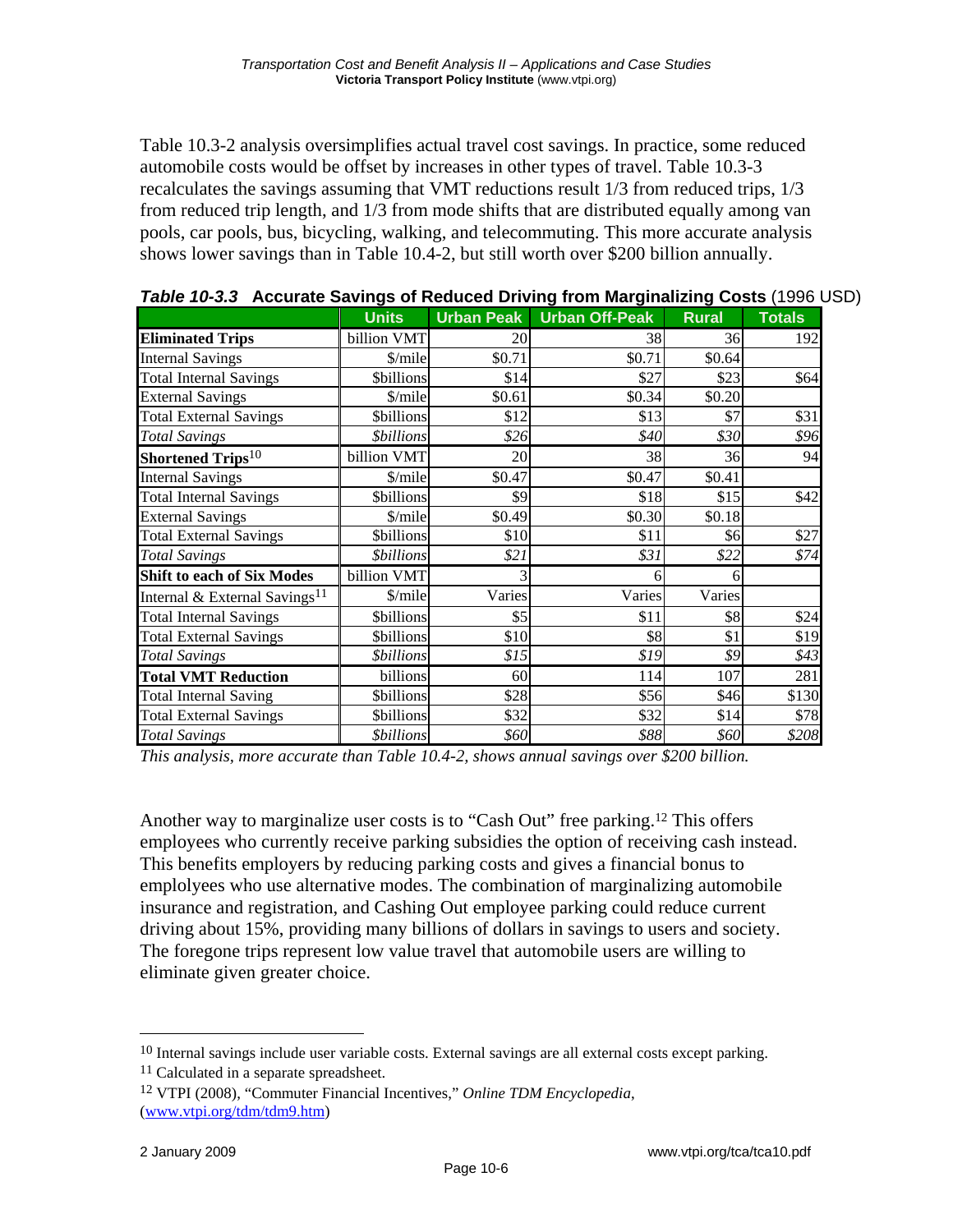# **10.4 Evaluating Congestion Reduction**

Although congestion reduction often dominates transportation planning goals, our comprehensive analysis indicates that overall it is only a middle-range cost, as shown in Figure 10.4-1. Traffic congestion is a relatively small cost compared with the total of costs that typically increase in response to efforts to accommodate more vehicle traffic.



*Figure 10.4-1* **Average Automobile Costs Ranked by Magnitude** 

*Congestion is overall a moderate cost.* 

Since travel time is a high ranking cost, it could be argued that projects that increase travel speeds offer significant potential benefits. However, as discussed in Section 5.4, people tend to maintain a constant travel time budget, so the benefits of increased travel speeds translate into more and longer trips, and shifts in activity locations, called *generated traffic* (the additional peak-period travel on the improved route, including shifts in time and route) and *induced vehicle travel* (absolute increases in total per capita vehicle mileage).13 Most highway investment analyses compare construction financial costs against long-term congeston reduction benefits, primarily travel time and vehicle operating cost savings. However, it is accurate to compare short-term congestion financial costs and time delays (due to construction) *plus* long term incremental cost increases from induced travel, against medium-term congestion reduction benefits.

Table 10.4-1 compares the costs typically reduced and increased with highway expansion. Conventional project economic evaluation considers a limited set of costs (italicized). Many of the costs that tend to increase with induced travel are overlooked. As a result, conventional evaluation tends to exaggerate highway expansion benefits, and therefore undervalues alternative congestion reduction solutions such as pricing reforms, grade separated HOV and transit routes, and commute trip reduction programs.

<sup>13</sup> Todd Litman (2001), "Generated Traffic; Implications for Transport Planning," *ITE Journal* (www.ite.org), Vol. 71, No. 4, April, pp. 38-47; at www.vtpi.org/gentraf.pdf.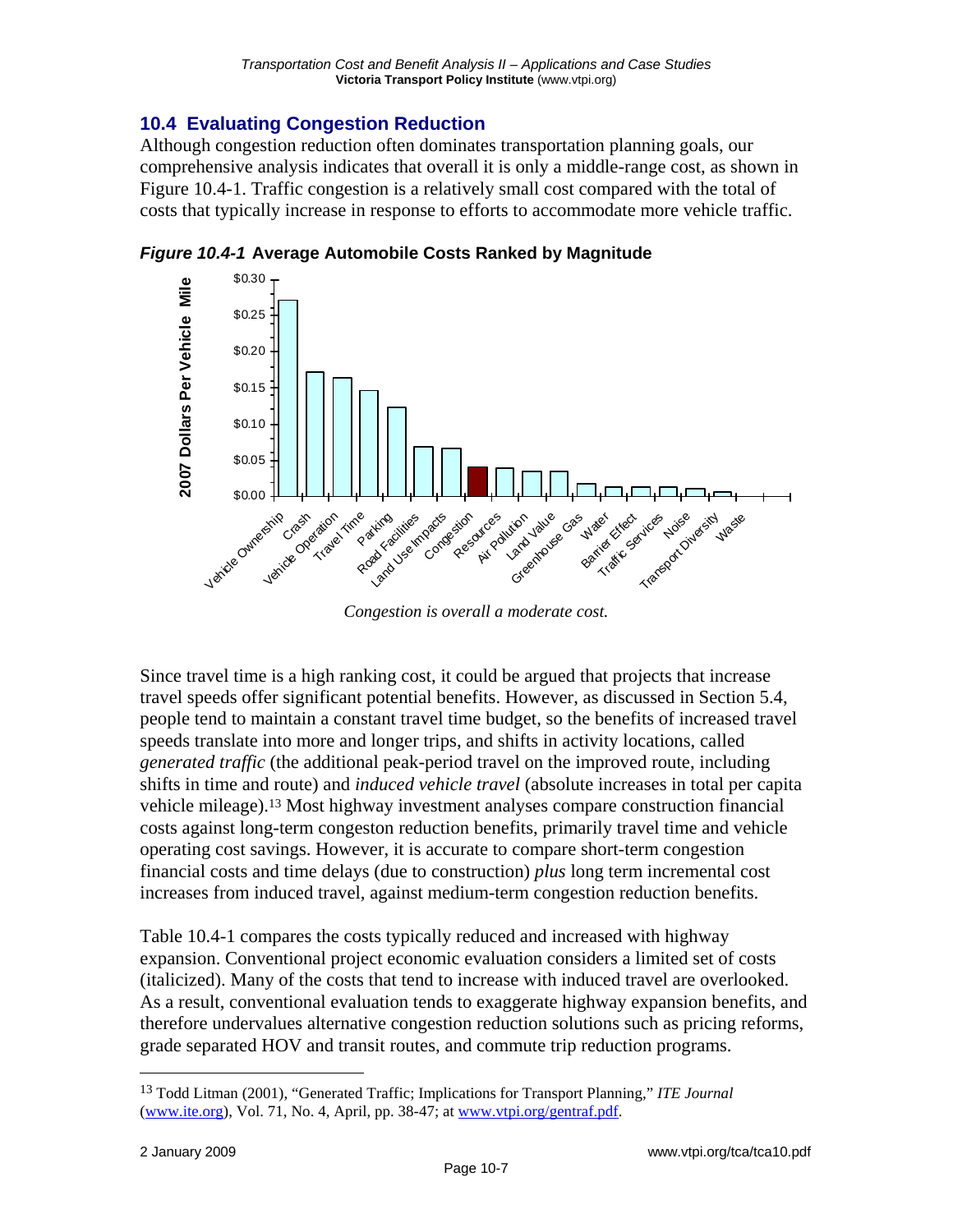| rable T0.+1 Transportation Oosts Ancued by Indicased Roadway Oapacity  |                                                                       |                        |                               |  |  |  |  |
|------------------------------------------------------------------------|-----------------------------------------------------------------------|------------------------|-------------------------------|--|--|--|--|
| <b>Costs Reduced in the Medium</b><br><b>Term by Roadway Expansion</b> | <b>Costs Increased Over the Long Term by</b><br><b>Road Expansion</b> |                        |                               |  |  |  |  |
|                                                                        | <i>Vehicle Costs</i>                                                  | Parking                | Road Facilities               |  |  |  |  |
| Congestion delays                                                      | Accidents                                                             | Air Pollution          | <b>Resource Externalities</b> |  |  |  |  |
| <b>Vehicle Operating Costs</b>                                         | Waste Disposal                                                        | <b>Barrier Effect</b>  | <b>Municipal Services</b>     |  |  |  |  |
| <b>User Travel Time</b>                                                | Land Use Impacts                                                      | <b>Water Pollution</b> | Roadway Land                  |  |  |  |  |
|                                                                        | <b>Noise</b>                                                          | Diveristy/Equity       | Climate Change                |  |  |  |  |

|  | Table 10.4-1 Transportation Costs Affected by Increased Roadway Capacity |  |  |  |  |  |  |
|--|--------------------------------------------------------------------------|--|--|--|--|--|--|
|--|--------------------------------------------------------------------------|--|--|--|--|--|--|

*Increasing roadway capacity reduces 3 costs, but increases 15 others over the long term.* 

Current road pricing and planning practices lead to overinvestment in both money and urban land in roads and parking facilities.14 Empirical evidence indicates that traffic congestion imposes a relatively minor constraint to economic activity: cities such as Hong Kong, Tokyo, New York, London and Paris, have intense traffic congestion yet are economically successful. Although traffic congestion is clearly an economic cost, it does not appear to be a significant burden if people have alternative access options such as grade separated public transit and neighborhood stores.

Conventional transportation project evaluation model results are significantly affected by the consideration of generated traffic.15 Incorporating generated traffic reduces projected highway expansion benefits and increased the net projected benefits of No Build, Light Rail, and Road Pricing options. External costs were not incorporated in this analysis; doing so would certainly increase the calculated costs and decrease the benefits associated with projects that add roadway capacity. Williams and Lam reached similar conclusions, and point out that highway investments can impose external costs in terms of reduced transit service efficiency.16

#### **Framing the Congestion Cost Question**

If you ask people, *"Do you think that traffic congestion is a significant problem that deserves significant investment?"* most would probably answer yes. If you ask them, *"Would you rather invest in road capacity expansion or use lifestyle changes, such as increased urban density and more use of walking, bicycling, car pooling and public transit to solve congestion problems?"* a smaller majority would probably choose the road improvement option. These are essentially how choices are framed by conventional transportation plans. But if you presented a more realistic description of choices by asking, *"Would you rather spend a lot of money increasing road capacity to achieve only moderate and temporary reductions in traffic congestion, and deal with increase personal, municipal, social and environmental costs from increased motor vehicle traffic, or would you rather create a more diverse transportation system to avoid such problems?"* the preference for road building would probably disappear.

<sup>14</sup> Takahiro Miyao and Yoshitsugu Kanemoto (1987), *Urban Dynamics and Urban Externalities*, Harwood Academic Publishers (NY), pp. 77-87.

<sup>&</sup>lt;sup>15</sup> Robert Johnston and Raju Ceerla (1996), "The Effects of New High-Occupancy Vehicle Lanes on Travel and Emissions," *Transportation Research*, Vo. 30A, No. 1, pp. 35-50.

<sup>16</sup> H.C.W.L. Williams and W.M. Lam (1991), "Transport Policy Appraisal With Equilibrium Models I: Generated Traffic and Highway Investment Benefits," *Transport. Research B*, Vol. 28 No. 5, pp. 253-279.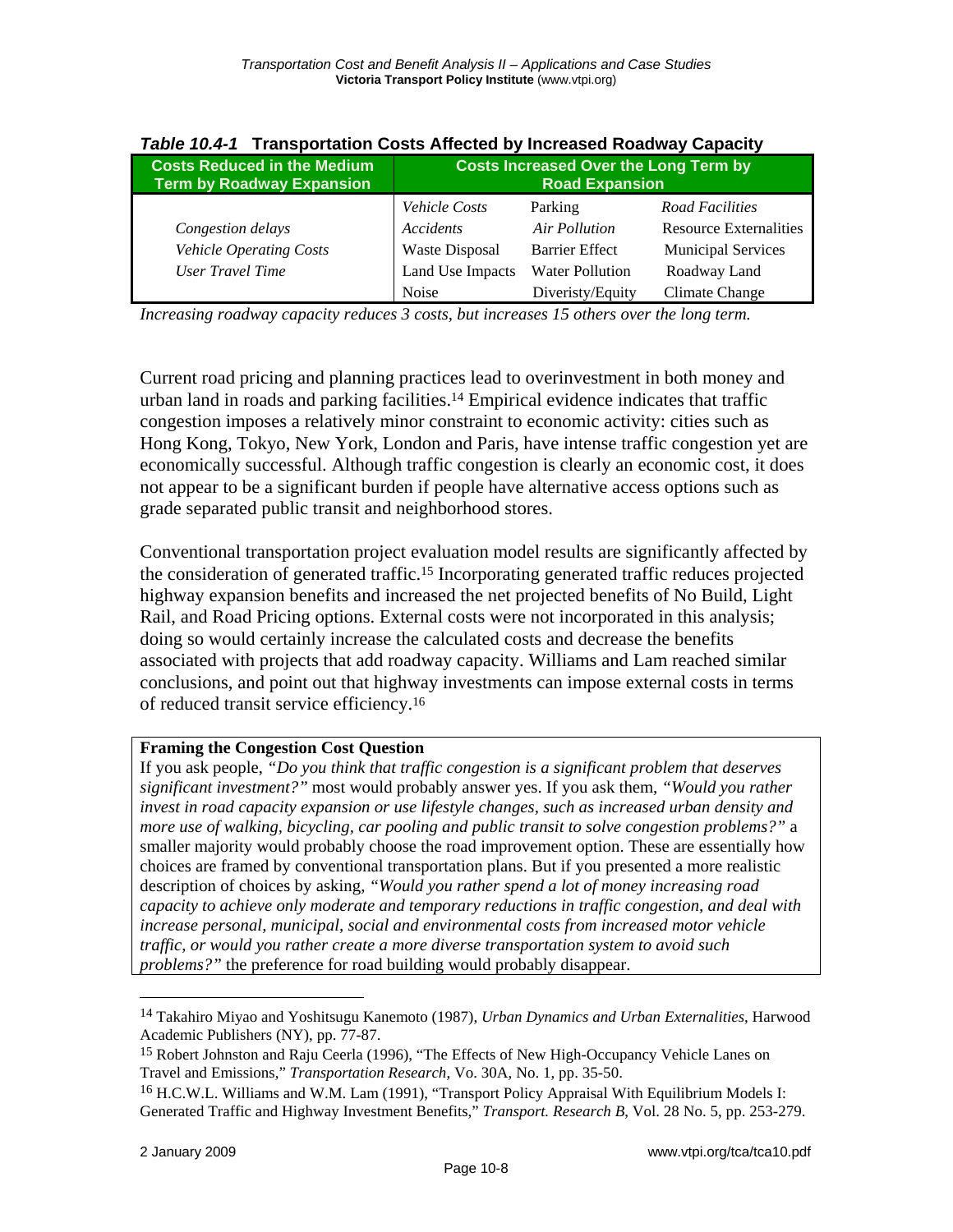# **10.5 Evaluating Traffic Calming and Traffic Management Options**<sup>17</sup>

A conflict often exists between different roadway design features. Designs that maximize motor vehicle traffic volumes and speeds increase:

- Land requirements for streets and parking.
- Risk of accidents between automobiles and other road users.
- Barriers to pedestrian and bicycle movement.
- Noise, air pollution and dust.
- Petroleum depletion and global warming.
- Automobile dependency and urban sprawl.

Figure 10.5-1 illustrates estimated costs likely to decline due to traffic calming and other traffic management strategies, assuming that the same amount of driving takes place but at lower speeds.18 This analysis indicates that local environmental and social costs are significant compared with other transport costs.19 Current roadway evaluation practices ignore many of these impacts, skewing road design to favor vehicle traffic at the expense of local environmental objectives and alternative modes.





*A number of motor vehicle costs can be reduced by traffic calming.* 

<sup>17</sup> VTPI (2008), "Traffic Calming," Online TDM Encyclopedia, Victoria Transport Policy Institute (www.vtpi.org); at www.vtpi.org/tdm/tdm4.htm

<sup>&</sup>lt;sup>18</sup> Based on an average of Urban Peak and Off-Peak costs, with noise and barrier effect costs doubled to represent higher impacts on neighborhood streets.

<sup>&</sup>lt;sup>19</sup> This does not include additional long term benefits resulting from reducing automobile dependency.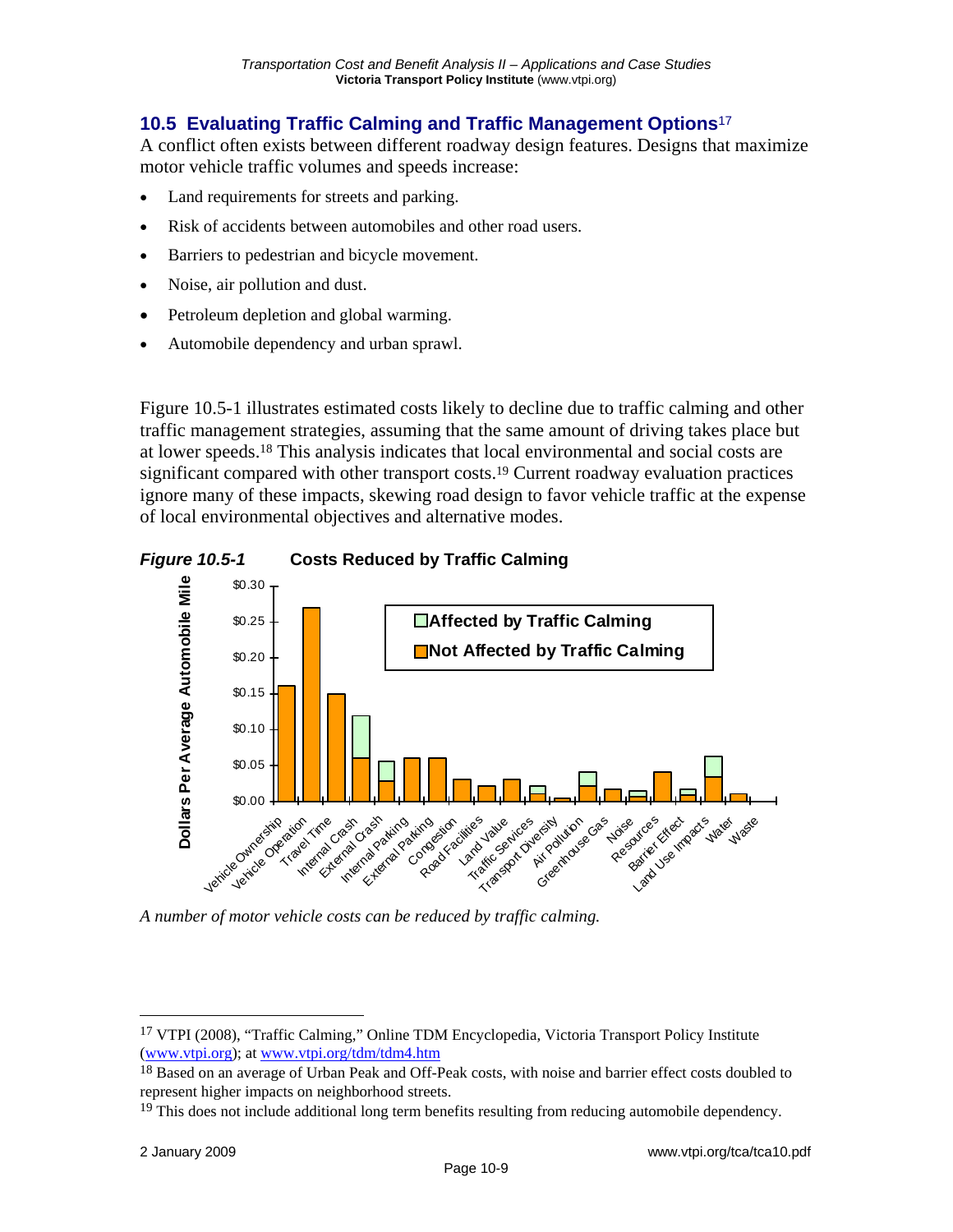# **10.6 Evaluating Electric Vehicle Benefits**

Alternative fuels, especially electric vehicles, are often cited as solutions to transportation pollution problems. The costs developed in this report can be used to evaluate these options from an overall economic perspective. This analysis focuses on electric vehicles, although a similar analysis could be performed for other fuels.

Table 10.6-1 summarizes how various cost categories are affected by changing from petroleum to electric propulsion. A number of costs are reduced, although none are eliminated by electric vehicles. In particular, tailpipe air pollution is shifted to electrical generation facilities, and engine noise is reduced, although tire noise is not.

| <b>Costs Typically Reduced in</b><br><b>Electric Vehicles</b> | <b>Costs Unaffected by</b><br><b>Electric Vehicles</b> |                                             | <b>Costs Typically Increased in</b><br><b>Electric Vehicles</b> |
|---------------------------------------------------------------|--------------------------------------------------------|---------------------------------------------|-----------------------------------------------------------------|
| Air pollution                                                 | User travel time                                       | Congestion                                  | Vehicle ownership                                               |
| <b>Greenhouse Gas Emissions</b>                               | Crashes                                                | Parking                                     | Vehicle operation                                               |
| <b>Noise</b>                                                  | Land value                                             | Barrier effect                              | Road facilities <sup>20</sup>                                   |
| Water pollution                                               |                                                        | <b>Transport Diversity Land use impacts</b> | Waste (from batteries)                                          |
| Resource externalities (energy)                               | Traffic services                                       |                                             |                                                                 |

#### *Table 10.6-1* **Fuel Type Effects on Transportation Costs**

*This table shows how costs typically differ between gasoline and electric vehicles.* 

Three types of electric vehicles are considered:

- 1. *Standard Electric.* This is based on current electric car ownership and operating costs, which are higher than a standard automobile. This uses the electric vehicle costs defined earlier in this report.
- 2. *Cheaper Electric.* This assumes that electric car costs will decline in the near future due to increased production. Ownership and operating costs are equal that of an average automobile, and other costs are as defined earlier for an electric vehicle.
- 3. *Neighborhood Vehicle.* These are small, inexpensive, low power, low speed electric vehicles intended for local urban travel.<sup>21</sup> These are estimated to reduce all costs except travel time, congestion, and road services (policing, planning, etc.) by 50%.22

Figure 10.6-1 shows the total costs of these four vehicles by major category. Although Standard Electric cars reduce some non-market externalities, their current high ownership and operating costs make them slightly more expensive overall. Of course, these average values underestimate the cost differential in urban areas where noise and local air

 $20$  Although road facility costs do not actually increase, electric vehicle use does not contribute to

dedicated fuel taxes, so their subsidy is greater based on the cost analysis framework used in this report. 21 Daniel Sperling (1995), "Prospects for Neighborhood Electric Vehicles," *Transportation Research* 

*Record 1444* (www.trb.org), p. 16-22.

<sup>&</sup>lt;sup>22</sup> This estimate is somewhat arbitrary since specific performance and cost data are not available.